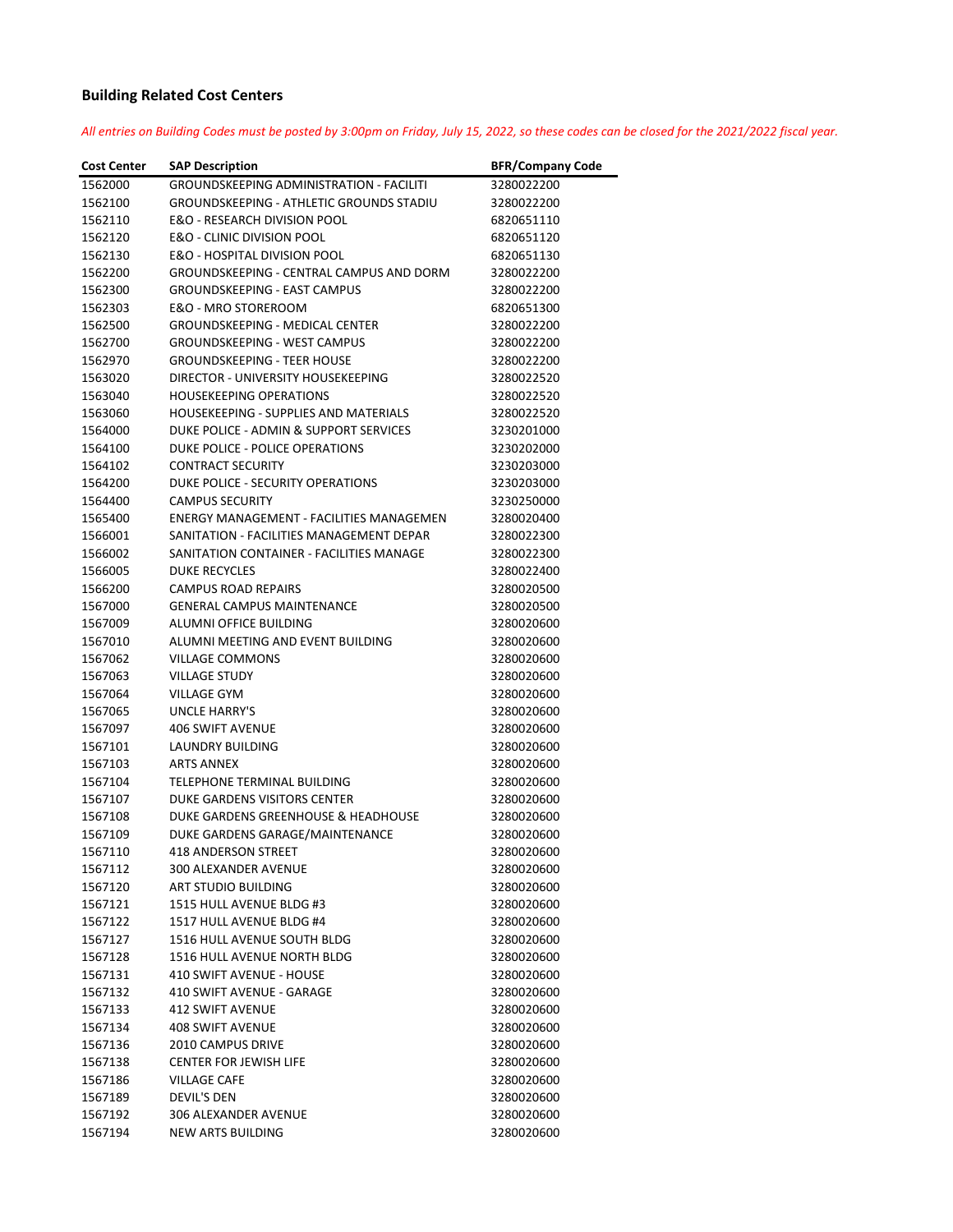| <b>Cost Center</b> | <b>SAP Description</b>              | <b>BFR/Company Code</b> |
|--------------------|-------------------------------------|-------------------------|
| 1567195            | CHILD CARE FACILITY                 | 3280020600              |
| 1567196            | WM. HENRY HARRISON JORDAN BUILDING  | 3280020600              |
| 1567197            | <b>402 OREGON STREET</b>            | 3280020600              |
| 1567198            | NASHER ART MUSEUM                   | 3280020600              |
| 1567199            | <b>406 OREGON STREET</b>            | 3280020600              |
| 1567201            | <b>EAST DUKE</b>                    | 3280020600              |
| 1567202            | <b>WEST DUKE</b>                    | 3280020600              |
| 1567203            | <b>EAST HOUSE RES HALL</b>          | 4800010207              |
| 1567204            | <b>JARVIS RES HALL</b>              | 4800010207              |
| 1567205            | EPWORTH RES HALL                    | 4800010207              |
| 1567206            | <b>CROWELL BUILDING</b>             | 3280020600              |
| 1567207            | THE ARK                             | 3280020600              |
| 1567209            | THE BISHOP'S HOUSE                  | 3280020600              |
| 1567213            | RICHARD WHITE LECTURE HALL          | 3280020600              |
| 1567214            | <b>CARR BUILDING</b>                | 3280020600              |
| 1567215            | <b>GILES RES HALL</b>               | 4800010207              |
| 1567216            | LILLY LIBRARY                       | 3280020600              |
| 1567217            | ALSPAUGH RES HALL                   | 4800010207              |
| 1567218            | PEGRAM RES HALL                     | 4800010207              |
| 1567219            | <b>BALDWIN AUDITORIUM</b>           | 3280020600              |
| 1567220            | <b>BASSETT RES HALL</b>             | 4800010207              |
| 1567221            | <b>BROWN RES HALL</b>               | 4800010207              |
| 1567222            | <b>EAST CAMPUS UNION</b>            | 3280020600              |
| 1567223            | <b>WILSON RES HALL</b>              | 4800010207              |
| 1567224            | <b>FRIEDL BUILDING</b>              | 3280020600              |
| 1567225            | SOUTHGATE RES HALL                  | 4800010207              |
| 1567226            | <b>BRODIE MEMORIAL GYMNASIUM</b>    | 3280020600              |
| 1567228            | <b>BIVINS BUILDING</b>              | 3280020600              |
| 1567229            | <b>BRANSON HALL</b>                 | 3280020600              |
| 1567230            | GILBERT-ADDOMS HALL                 | 4800010207              |
| 1567231            | ACADEMIC ADVISING CENTER            | 3280020600              |
| 1567232            | <b>BIDDLE MUSIC BUILDING</b>        | 3280020600              |
| 1567234            | <b>BLACKWELL RES HALL</b>           | 4800010207              |
| 1567235            | RANDOLPH RES HALL                   | 4800010207              |
| 1567236            | <b>BELL TOWER RES HALL</b>          | 4800010207              |
| 1567237            | TRINITY RES HALL                    | 4800010207              |
| 1567247            | <b>GREENHOUSE - EAST CAMPUS</b>     | 3280020600              |
| 1567250            | <b>CARPENTRY SHOP</b>               | 3280020600              |
| 1567251            | <b>ART BUILDING</b>                 | 3280020600              |
| 1567255            | PAINT SHOP AND STORAGE BUILDING     | 3280020600              |
| 1567261            | 114 S BUCHANAN BLVD/SMITH WAREHOUSE | 3280020600              |
| 1567262            | <b>BEVAN BUILDING</b>               | 3280020600              |
| 1567263            | <b>MATERIAL SUPPORT WAREHOUSE</b>   | 3280020600              |
| 1567266            | RAILWAY STORAGE                     | 3280020600              |
| 1567268            | TRANSPORTATION BUILDING             | 3280020600              |
| 1567270            | <b>EAST CAMPUS SERVICE FACILITY</b> | 3280020600              |
| 1567272            | WILLIAMS FIELD HOUSE                | 3280020600              |
| 1567274            | DUKE SOFTBALL COMPLEX               | 3280020600              |
| 1567275            | <b>705 BROAD STREET</b>             | 3280020600              |
| 1567276            | 715 BROAD STREET                    | 3280020600              |
| 1567277            | 1013 BROAD STREET                   | 3280020600              |
| 1567501            | GERONTOLOGY (E. W. BUSSE)           | 6820651120              |
| 1567502            | D & T #3                            | 6820651120              |
| 1567503            | <b>CLINICAL RESEARCH #I</b>         | 6820651120              |
| 1567505            | <b>CLINICAL RESEARCH #II</b>        | 6820651120              |
| 1567507            | DAVISON BUILDING                    | 6820651120              |
| 1567510            | JOHN HOPE FRANKLIN CENTER           | 3280020600              |
| 1567511            | HANES HOUSE MAINTENANCE             | 6820651120              |
| 1567512            | TRENT DRIVE HALL                    | 3280020600              |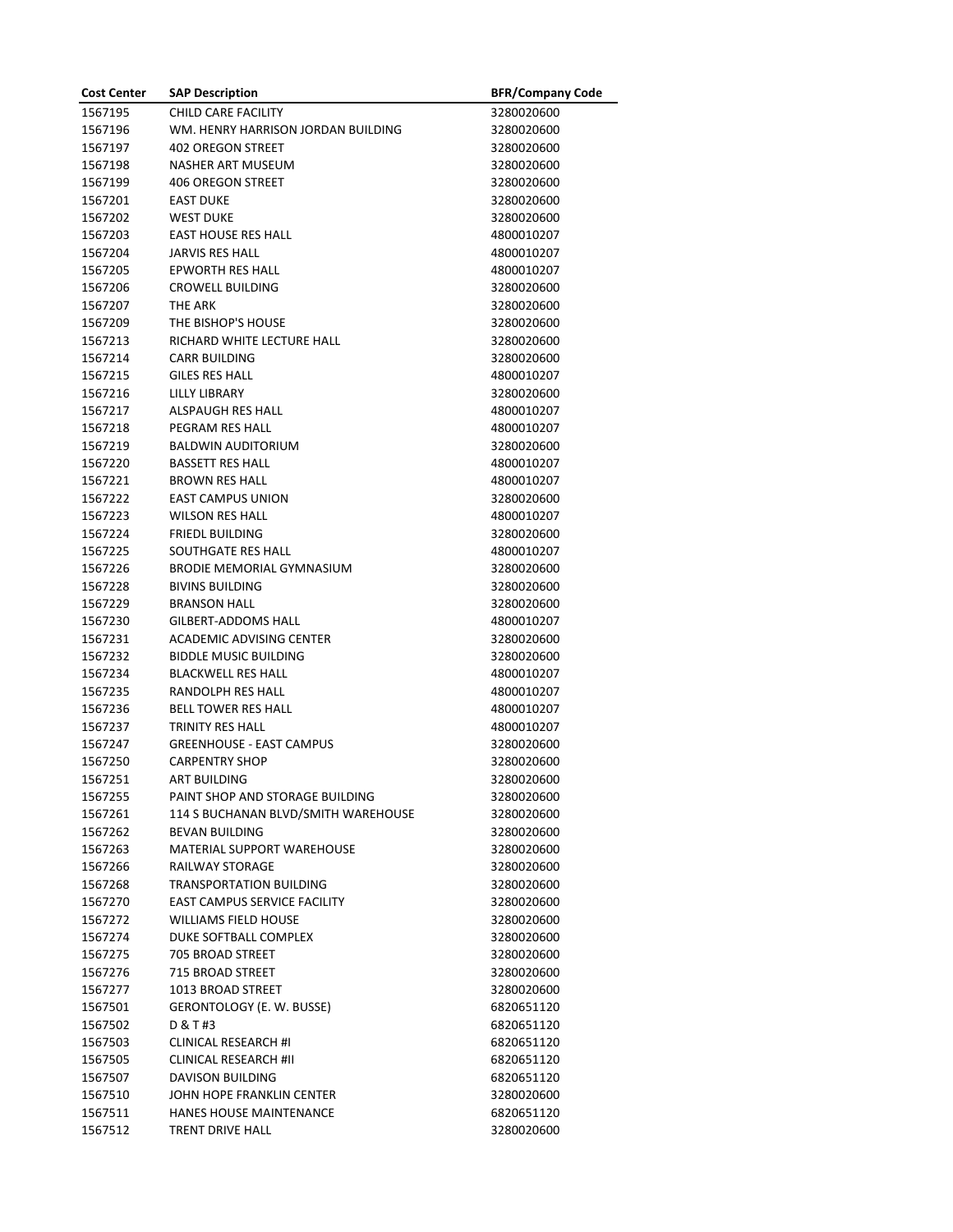| <b>Cost Center</b> | <b>SAP Description</b>                   | <b>BFR/Company Code</b> |
|--------------------|------------------------------------------|-------------------------|
| 1567513            | <b>NANALINE DUKE BUILDING</b>            | 6820651110              |
| 1567515            | MARSHALL PICKENS BUILDING                | 6820651120              |
| 1567516            | MEDICAL SCIENCES RESEARCH BUILDING       | 6820651110              |
| 1567517            | <b>RESEARCH PARK BUILDING #1</b>         | 6820651110              |
| 1567518            | <b>RESEARCH PARK BUILDING #2</b>         | 6820651110              |
| 1567519            | <b>RESEARCH PARK BUILDING #3</b>         | 6820651110              |
| 1567520            | <b>RESEARCH PARK BUILDING #4</b>         | 6820651110              |
| 1567523            | CHILD GUIDANCE BUILDING                  | 6820651120              |
| 1567524            | <b>VIVARIUM</b>                          | 6820651110              |
| 1567525            | US SURGICAL RESEARCH PAVILION            | 6820651110              |
| 1567526            | CENTER FOR HUMAN DISEASE MODELS          | 6820651110              |
| 1567527            | <b>CIVITAN BUILDING</b>                  | 6820651120              |
| 1567530            | ALEX B. SANDS, JR. BUILDING              | 6820651110              |
| 1567532            | SEELEY G. MUDD BUILDING                  | 6820651110              |
| 1567534            | ALBERT EYE RESEARCH INSTITUTE            | 6820651130              |
| 1567540            | <b>CENTER FOR HUMAN GENETICS</b>         | 6820651110              |
| 1567541            | SURGICAL ONCOLOGY BUILDING               | 6820651110              |
| 1567542            | CANCER CENTER ISOLATION FACILITY         | 6820651110              |
| 1567545            | <b>BRAIN IMAGING AND ANALYSIS CENTER</b> | 6820651130              |
| 1567549            | EDWIN L. JONES BUILDING                  | 6820651110              |
| 1567550            | NEW SCHOOL OF NRUSING                    | 6820651120              |
| 1567554            | MEDICAL SCIENCE RESEARCH II              | 6820651110              |
| 1567555            | <b>GLOBAL HEALTH RESEARCH</b>            | 6820651110              |
| 1567556            | 1400 MORREENE ROAD                       | 3280020600              |
| 1567560            | LEARNING CENTER, 8 SEARLE CENTER DRIVE   | 6820651110              |
| 1567561            | EYE BUILDING                             | 6820651130              |
| 1567562            | MEDICAL SCIENCE RESEARCH BUILDING III    | 6820651110              |
| 1567564            | PT SCHOOL OF NURSING BUILDING            | 6820651120              |
| 1567574            | <b>PGII OFFICE BUILDING</b>              | 6820651130              |
| 1567576            | CLINICAL AND RESEARCH LAB BUILDING       | 6820651110              |
| 1567577            | RADIOLOGY/ENVIRONMENTAL SAFETY BUILDING  | 6820651110              |
| 1567579            | BRYAN NEURO RESEARCH BUILDING            | 6820651110              |
| 1567584            | <b>CARING HOUSE</b>                      | 6820651120              |
| 1567586            | AESTHETICS & DERMATOLOGICAL SERVICES CLI | 6820651120              |
| 1567587            | NUTRITION CENTER -CENTER FOR LIVING      | 6820651120              |
| 1567593            | <b>NORTH PAVILION</b>                    | 6820651130              |
| 1567628            | MEDICAL CENTER GROUNDS BUILDING          | 6820651120              |
| 1567630            | ELDER ST. OFFICE COMPLEX                 | 6820651110              |
| 1567701            | <b>DUKE CHAPEL</b>                       | 3280020600              |
| 1567702            | <b>GRAY / DIVINITY BUILDING</b>          | 3280020600              |
| 1567704            | PERKINS LIBRARY                          | 3280020600              |
| 1567705            | LANGUAGE BUILDING                        | 3280020600              |
| 1567706            | OLD CHEMISTRY BUILDING                   | 3280020600              |
| 1567707            | LANGFORD DIVINITY BUILDING               | 3280020600              |
| 1567708            | <b>WESTBROOK DIVINITY BUILDING</b>       | 3280020600              |
| 1567709            | PSYCHOLOGY-SOCIOLOGY BUILDING            | 3280020600              |
| 1567710            | SOCIAL SCIENCES BUILDING                 | 3280020600              |
| 1567711            | CRAVEN QUAD                              | 4800010209              |
| 1567712            | CROWELL QUAD                             | 4800010209              |
| 1567713            | KILGO QUAD                               | 4800010209              |
| 1567714            | RICHARD H BRODHEAD CTR FOR CAMPUS LIFE   | 3280020600              |
| 1567715            | R.L. FLOWERS BUILDING                    | 3280020600              |
| 1567716            | PAGE AUDITORIUM                          | 3280020600              |
| 1567717            | CARD GYMNASIUM                           | 3280020600              |
| 1567718            | <b>WALLACE WADE STADIUM</b>              | 3280020600              |
| 1567719            | 2138 CAMPUS DRIVE                        | 3280020600              |
| 1567720            | 2127 CAMPUS DRIVE                        | 3280020600              |
| 1567721            | <b>615 CHAPEL DR</b>                     | 3280020600              |
| 1567722            | <b>614 CAMPUS DRIVE</b>                  | 3280020600              |
|                    |                                          |                         |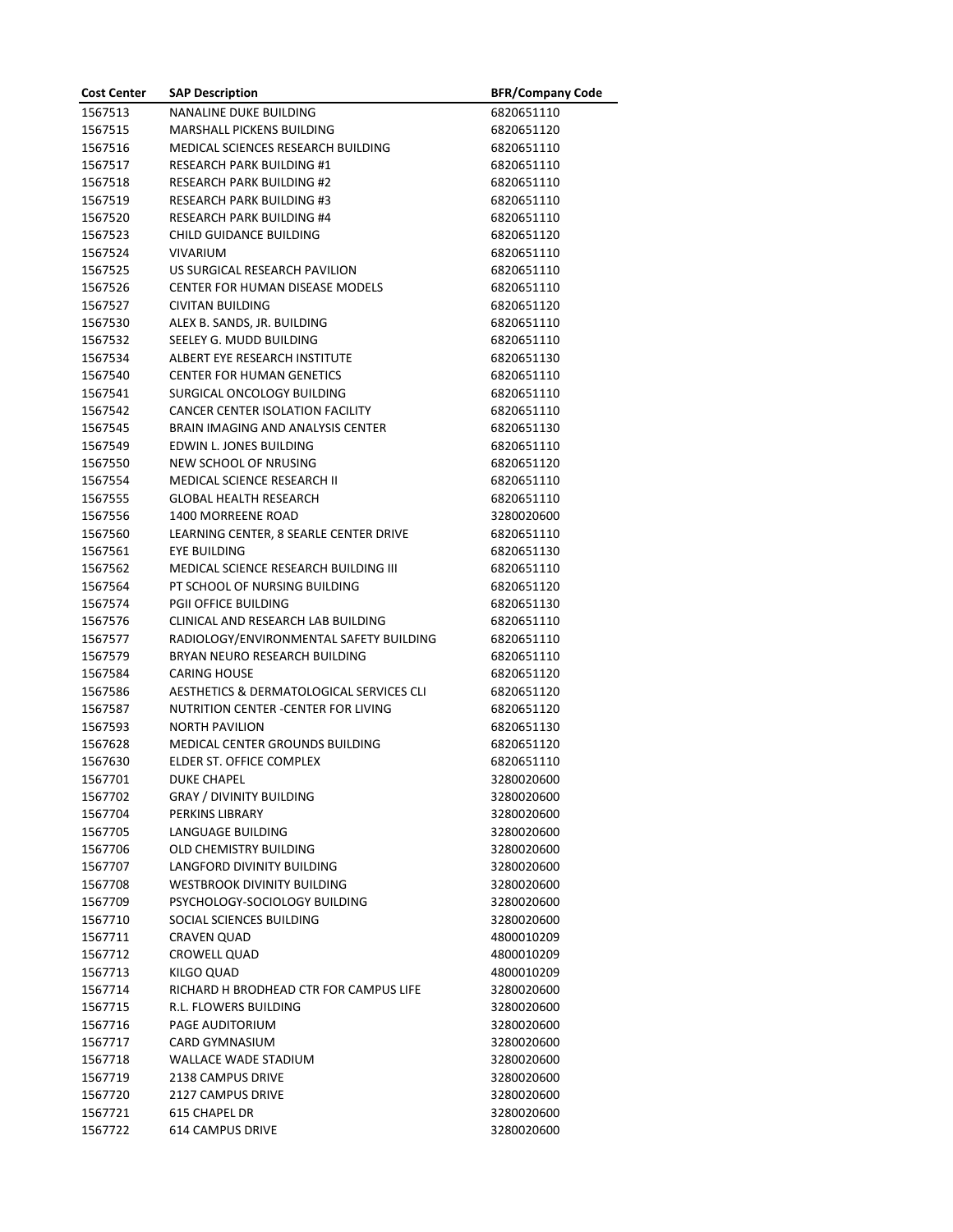| <b>Cost Center</b> | <b>SAP Description</b>                   | <b>BFR/Company Code</b> |
|--------------------|------------------------------------------|-------------------------|
| 1567723            | 2111 CAMPUS DRIVE                        | 3280020600              |
| 1567724            | 2122 CAMPUS DRIVE                        | 3280020600              |
| 1567725            | <b>SANFORD BUILDING</b>                  | 3280020600              |
| 1567726            | 2101 CAMPUS DRIVE                        | 3280020600              |
| 1567727            | 2114 CAMPUS DRIVE                        | 3280020600              |
| 1567728            | 2106 CAMPUS DRIVE                        | 3280020600              |
| 1567729            | 2117 CAMPUS DRIVE                        | 3280020600              |
| 1567731            | <b>PENN PAVILION</b>                     | 3280020600              |
| 1567733            | KRZYZEWSKI CTR FOR ATHLETIC EXCELLENCE   | 3280020600              |
| 1567734            | <b>KENNEDY TOWER AND TRACK</b>           | 3280020600              |
| 1567735            | <b>FITZPATRICK CIEMAS</b>                | 3280020600              |
| 1567737            | STUDENT HEALTH BUILDING                  | 3280020600              |
| 1567738            | FRENCH FAMILY SCIENCE CENTER             | 3280020600              |
| 1567739            | <b>RUBENSTEIN HALL</b>                   | 3280020600              |
| 1567741            | SCHWARTZ-BUTTERS ATHLETIC BUILDING       | 3280020600              |
| 1567742            | <b>FEW QUAD</b>                          | 4800010209              |
| 1567743            | CAMERON INDOOR STADIUM                   | 3280020600              |
| 1567746            | <b>TELECOM BUILDING</b>                  | 3280020600              |
| 1567747            | HUDSON HALL ENGINEERING BUILDING         | 3280020600              |
| 1567748            | <b>ENGINEERING ADDITION ANNEX</b>        | 3280020600              |
| 1567749            | PHYSICS BUILDING                         | 3280020600              |
| 1567750            | DR. HART'S RESIDENCE                     | 3280020600              |
| 1567752            | NEW ENGINEERING BUILDING                 | 3280020600              |
| 1567753            | G. G. ALLEN BUILDING                     | 3280020600              |
| 1567755            | WANNAMAKER QUAD                          | 4800010209              |
| 1567756            | <b>NORTH BUILDING</b>                    | 3280020600              |
| 1567758            | <b>BIOLOGICAL SCIENCES BUILDING</b>      | 3280020600              |
| 1567760            | FUQUA SCHOOL OF BUSINESS BUILDING MAINTE | 6032214010              |
| 1567761            | NORTH BUILDING OIT/DATA CENTER           | 3280020600              |
| 1567763            | FOREST DEPARTMENT GARAGE                 | 3280020600              |
| 1567764            | PRIMATE FACILITY                         | 3280020600              |
| 1567765            | <b>P.M GROSS HALL</b>                    | 3280020600              |
| 1567766            | TEER ENGINEERING LIBRARY                 | 3280020600              |
| 1567767            | TUNL NUCLEAR BUILDING                    | 3280020600              |
| 1567768            | <b>GRAINGER HALL</b>                     | 3280020600              |
| 1567769            | AMBLER TENNIS STADIUM                    | 3280020600              |
| 1567770            | <b>WALLACE WADE TOWER</b>                | 3280020600              |
| 1567771            | PHYTOTRON BUILDING                       | 3280020600              |
| 1567772            | <b>BIOLOGICAL SCIENCES GREENHOUSE</b>    | 3280020600              |
| 1567773            | BROOKS FIELDHOUSE                        | 3280020600              |
| 1567774            | <b>LOG CABIN PRIMATE</b>                 | 3280020600              |
| 1567775            | <b>INTRAMURAL BUILDING</b>               | 3280020600              |
| 1567776            | LEVINE SCIENCE RESEARCH CENTER           | 3280020600              |
| 1567777            | <b>WILSON CENTER</b>                     | 3280020600              |
| 1567778            | SHEFFIELD TENNIS CENTER                  | 3280020600              |
| 1567779            | YOH FOOTBALL CENTER                      | 3280020600              |
| 1567780            | FREE ELECTRON LASER LAB                  | 3280020600              |
| 1567781            | WD MURRAY BLDG/SCOTT FAMILY PAV          | 3280020600              |
| 1567783            | DECKER TOWER - SCHAEFER HALL             | 4800010209              |
| 1567784            | MITCHELL TOWER - SCHAEFER HALL           | 4800010209              |
| 1567785            | EDENS QUAD 1B                            | 4800010209              |
| 1567786            | EDENS QUAD 1A                            | 4800010209              |
| 1567787            | EDENS QUAD 1C                            | 4800010209              |
| 1567788            | <b>EDENS QUAD 2C</b>                     | 4800010209              |
| 1567789            | <b>EDENS QUAD 2A</b>                     | 4800010209              |
| 1567790            | COOMBS BASEBALL STADIUM                  | 3280020600              |
| 1567791            | BRYAN UNIVERSITY CENTER                  | 3280020600              |
| 1567792            | KEOHANE QUAD 4E                          | 4800010209              |
| 1567793            | ALUMNI ANNEX GARAGE                      | 3280020600              |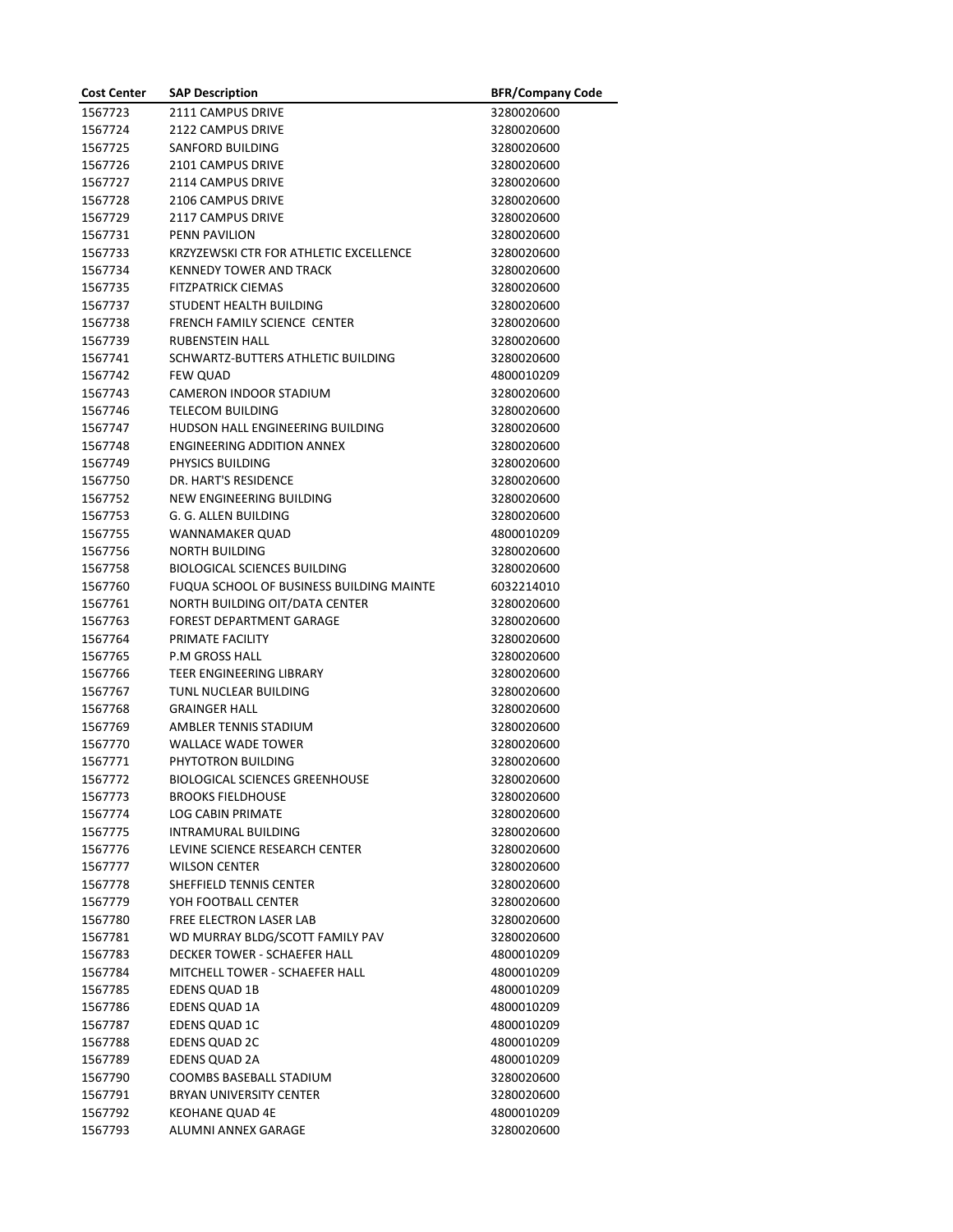| <b>Cost Center</b> | <b>SAP Description</b>                     | <b>BFR/Company Code</b> |
|--------------------|--------------------------------------------|-------------------------|
| 1567794            | <b>EXPERIMENTAL BOTANY</b>                 | 3280020600              |
| 1567795            | <b>KEOHANE QUAD</b>                        | 4800010209              |
| 1567796            | <b>WEST CAMPUS CHILLER PLANT 1</b>         | 3280020600              |
| 1567797            | TOOL STORAGE - WADE STADIUM                | 3280020600              |
| 1567798            | WEST CAMPUS GROUNDS BUILDING               | 3280020600              |
| 1567799            | <b>TAISHOFF AQUATIC PAVILION</b>           | 3280020600              |
| 1567815            | NOCTURNAL LAB MODULE                       | 3280020600              |
| 1567816            | <b>FORESTRY TRAILER</b>                    | 3280020600              |
| 1567817            | <b>GETTY/WHEELER BUILDING</b>              | 3280020600              |
| 1567818            | <b>TRI-PLEX PRIMATE</b>                    | 3280020600              |
| 1567823            | LEMUR CLINIC & RESEARCH FACILITY           | 3280020600              |
| 1567830            | LEMUR CTR RELEASABLE BUILDING              | 3280020600              |
| 1567831            | LEMUR CTR NON-RELEASABLE BUILDING          | 3280020600              |
| 1567834            | SMIF/MBE                                   | 3280020600              |
| 1567835            | CIEMAS EAST DATA CENTER                    | 3280020600              |
| 1567848            | <b>STUDENT PLAZA</b>                       | 3280020600              |
| 1567849            | PASCAL FIELDHOUSE                          | 3280020600              |
| 1567850            | KOSKINEN SOCCER STADIUM                    | 3280020600              |
| 1567853            | DUKE GARDENS INFRASTRUCTURE                | 3280020600              |
| 1567863            | DUKE UNIVERSITY STORM POND                 | 3280020600              |
| 1567866            | <b>HOLLOWS A</b>                           | 4800010209              |
| 1567867            | <b>HOLLOWS B</b>                           | 4800010209              |
| 1567901            | <b>MARINE LAB - PIER</b>                   | 3280022600              |
| 1567902            | <b>MARINE LAB - DINING HALL</b>            | 3280022600              |
| 1567903            | MARINE LAB - DORM #6 / LAB #2              | 3280022600              |
| 1567904            | MARINE LAB - DORM #5                       | 3280022600              |
| 1567905            | MARINE LAB - LAB #1                        | 3280022600              |
| 1567906            | MARINE LAB - LAB #8                        | 3280022600              |
| 1567909            | <b>MARINE LAB - BOATHOUSE</b>              | 3280022600              |
| 1567910            | MARINE LAB - DORM #1                       | 3280022600              |
| 1567913            | MARINE LAB - DORM #4                       | 3280022600              |
| 1567914            | <b>MARINE LAB - GARAGE</b>                 | 3280022600              |
| 1567915            | MARINE LAB - ADMINISTRATION BUILDING       | 3280022600              |
| 1567916            | MARINE LAB - SEAWATER TANK FACILITY        | 3280022600              |
| 1567917            | <b>MARINE LAB - LAB #5</b>                 | 3280022600              |
| 1567918            | MARINE LAB - CARETAKER RESIDENCE           | 3280022600              |
| 1567920            | MARINE LAB - DORM #2                       | 3280022600              |
| 1567921            | MARINE LAB - DORM #3                       | 3280022600              |
| 1567922            | <b>MARINE LAB - REPASS CENTER</b>          | 3280022600              |
| 1567923            | <b>MARINE LAB - BOOKHOUT LAB</b>           | 3280022600              |
| 1567924            | MARINE LAB - MAINT & STORAGE BLDG          | 3280022600              |
| 1567925            | MARINE LAB - RECREATIONAL FACILITY         | 3280022600              |
| 1567926            | MARINE LAB - LIBRARY / AUDITORIUM          | 3280022600              |
| 1567927            | MARINE LAB - SECONDARY PIER                | 3280022600              |
| 1567928            | <b>MARINE LAB - LIFT STATION</b>           | 3280022600              |
| 1567929            | <b>MARINE LAB - PILKEY GENETICS CENTER</b> | 3280022600              |
| 1567932            | 800 SOUTH DUKE STREET                      | 6820653000              |
| 1567939            | 501 DOUGLAS STREET                         | 6820651120              |
| 1567950            | MARINE LAB - VOLATILE STORAGE              | 3280022600              |
| 1567951            | <b>MARINE LAB - PAINT STORAGE</b>          | 3280022600              |
| 1567962            | MARINE LAB - SERVICE BUILDING              | 3280022600              |
| 1567970            | <b>LIBRARY SERVICE CENTER</b>              | 3280020600              |
| 1567971            | BUILDING-3540 KANGAROO DRIVE               | 3280020600              |
| 1567974            | 300 FULLER STREET (POWER HOUSE)            | 3280020600              |
| 1567976            | ATC - 310 BLACKWELL ST - LUCKY STRIKE      | 8090200000              |
| 1567982            | <b>DOUG &amp; GRACE KNIGHT HOUSE</b>       | 3280020600              |
| 1567984            | KENNEL FACILITIES - DUKE HOMESTEAD - UNI   | 6820651110              |
| 1567986            | ANIMAL FARM FACILITY - UNITS 1 AND 2 - D   | 6820651110              |
| 1567988            | ANIMAL FARM FACILITY - BEDDING STORAGE -   | 6820651110              |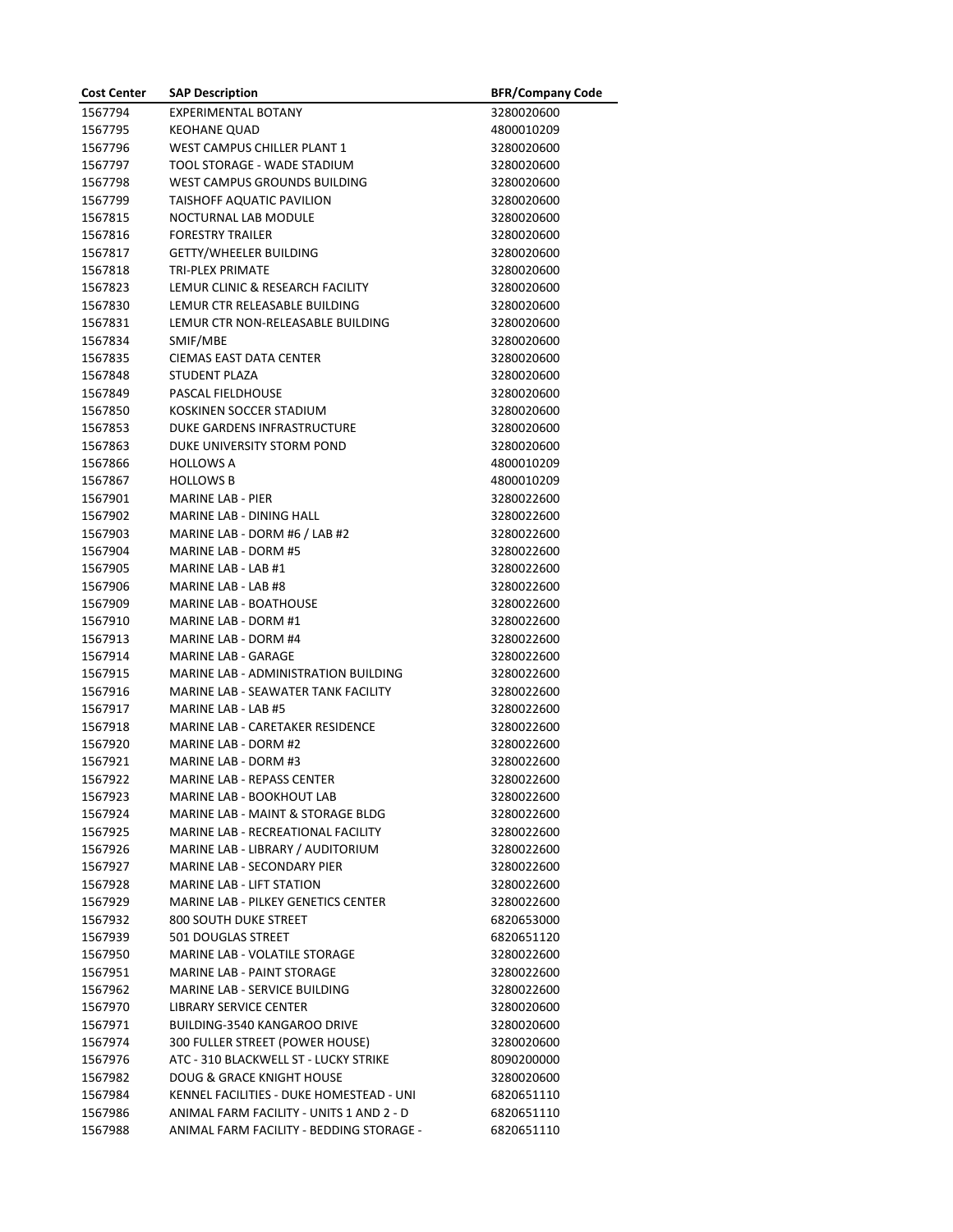| <b>Cost Center</b> | <b>SAP Description</b>                   | <b>BFR/Company Code</b> |
|--------------------|------------------------------------------|-------------------------|
| 1567989            | ANIMAL FARM FACILITY - BARN 1 - DUKE     | 6820651110              |
| 1567990            | ANIMAL FARM FACILITY - BARN 2 - DUKE     | 6820651110              |
| 1567991            | <b>TEER HOUSE</b>                        | 6820651120              |
| 1567994            | HOSPICE PALLIATIVE CARE CTR              | 6820651020              |
| 1567995            | ANIMAL FACILITY - DUKE HOMESTEAD         | 6820651110              |
| 1567996            | OB/GYN FACILITY - DUKE HOMESTEAD         | 6820651110              |
| 1568030            | 1400 EAST GEER STREET                    | 8090200000              |
| 1568060            | 4020 N ROXBORO ROAD - 1ST FLOOR LEASE    | 6820651030              |
| 1568067            | 1317 PETTIGREW STREET                    | 3280020600              |
| 1568077            | ATC - 314 BLACKWELL ST - POWER PLANT     | 8090200000              |
| 1568084            | CARMICHAEL BLDG - 300 N DUKE ST          | 8090200000              |
| 1568086            | <b>718 RUTHERFORD ST</b>                 | 8090200000              |
| 1568091            | SOM SUB-LEASE                            | 8090200000              |
| 1568107            | 27 ALEXANDRIA WAY, LAB & NODE BLDG       | 6820651030              |
| 1568108            | 1408 CHRISTIAN AVE                       | 6820651030              |
| 1568116            | <b>ERWIN SQUARE SOM</b>                  | 6820651030              |
| 1568129            | CLINIC FOR COMMUNITY & FAMILY MED        | 6820651030              |
| 1568138            | DURHAM CENTRE - 300 W MORGAN ST          | 6820651030              |
| 1568141            | <b>HOCK PLAZA</b>                        | 6820651030              |
| 1568147            | 300 MORGAN ST 12TH FLOOR - SOM           | 6820651030              |
| 1568157            | <b>200 MORRIS STREET</b>                 | 6820651030              |
| 1568158            | DUKE PSYCH, 905 W MAIN 23-C              | 6820651030              |
| 1568159            | <b>200 MORRIS ST PARKING</b>             | 8090200000              |
| 1568163            | SOM 4307 WESTERN PARK PLACE UNIT 3       | 6820651030              |
| 1568164            | 2608 ERWIN RD STE 200-SOM R&D            | 6820651030              |
| 1568165            | 2424 ERWIN RD HOCK PLAZA STE G01         | 6820651030              |
| 1568183            | <b>BRIGHTLEAF SQUARE PSYCHIATRY</b>      | 6820651030              |
| 1568188            | SURGERY/GLOBAL HEALTH - ERWIN ROAD       | 6820651030              |
| 1568189            | SOM PHYSICHIATRY LABORATORY-LEVIN        | 6820651030              |
| 1568195            | SOM PSYCH 2608 ERWIN RD-SUITE 300        | 6820651030              |
| 1568236            | PDC ADMIN/COMPLIANCE/FIN/CPDC 10TH FL WA | 6820651030              |
| 1568304            | ERWIN SQUARE MILL - 2024 W MAIN ST       | 8090200000              |
| 1568309            | 2608 ERWIN RD SUITE 119                  | 6820651030              |
| 1568315            | 3523 HILLSBOROUGH ROAD                   | 8090200000              |
| 1568321            | 2200 MAIN ST W B220 SOM LEASE            | 6820651030              |
| 1568322            | 2200 W MAIN, SUITE B150 (SOM HR CORES)   | 6820651030              |
| 1568328            | 3116 N. DUKE ST.                         | 6820651030              |
| 1568336            | GREY BLDG STE 201 - 2020 W MAIN ST       | 8090200000              |
| 1568340            | ATC - 324 BLACKWELL ST                   | 8090200000              |
| 1568341            | ATC - 324 BLACKWELL ST SUB-LEASE         | 8090200000              |
| 1568342            | ATC - 312 BLACKWELL ST - NOELL           | 8090200000              |
| 1568345            | 215 MORRIS ST - IMPERIAL BLDG            | 8090200000              |
| 1568346            | 2812 ERWIN RD SUITE 404                  | 6820651030              |
| 1568350            | 710 W MAIN ST - WEST VILLAGE LAB         | 8090200000              |
| 1568360            | KENT CORNER 2 - 1121 W CHAPEL HILL ST    | 8090200000              |
| 1568361            | 701 W MAIN ST CHESTERFIELD BUILDING      | 8090200000              |
| 1568362            | WASHINGTON DC 1201 PENNSYLVANIA AVE NW   | 8090200000              |
| 1568363            | 110 CORCORAN ST. - CITY CENTER           | 8090200000              |
| 1568364            | 215 MORRIS ST S-200, SOM POP HEALTH SCI  | 6820651030              |
| 1568367            | 411 W CHAPEL HILL 5TH FL-DURHAM AFFAIRS  | 8090200000              |
| 1568368            | 110 CORCORAN STREET PARKING              | 8090200000              |
| 1568369            | 3024 PICKETT RD, SOM CLINICAL RESEARCH   | 6820651030              |
| 1568371            | 411 W CHAPEL HILL 3RD FL-COOK CTR        | 8090200000              |
| 1568374            | 121 S LASALLE ST                         | 8090200000              |
| 1568375            | 2709 WESTERN BYPASS, AVANA APTS          | 8090200000              |
| 1568376            | EXPIRED-1605 ERWIN RD, BLUE LIGHT APTS   | 8090200000              |
| 1568379            | 201 DALE EARNHARDT BLVD KANNAPOLIS NC    | 6820651030              |
| 1568381            | 2936 N ELM ST LUMBERTON NC-SOM           | 6820651030              |
| 1568384            | QUANTUM CTR, PRATT ENG, CHESTERFIELD     | 8090200000              |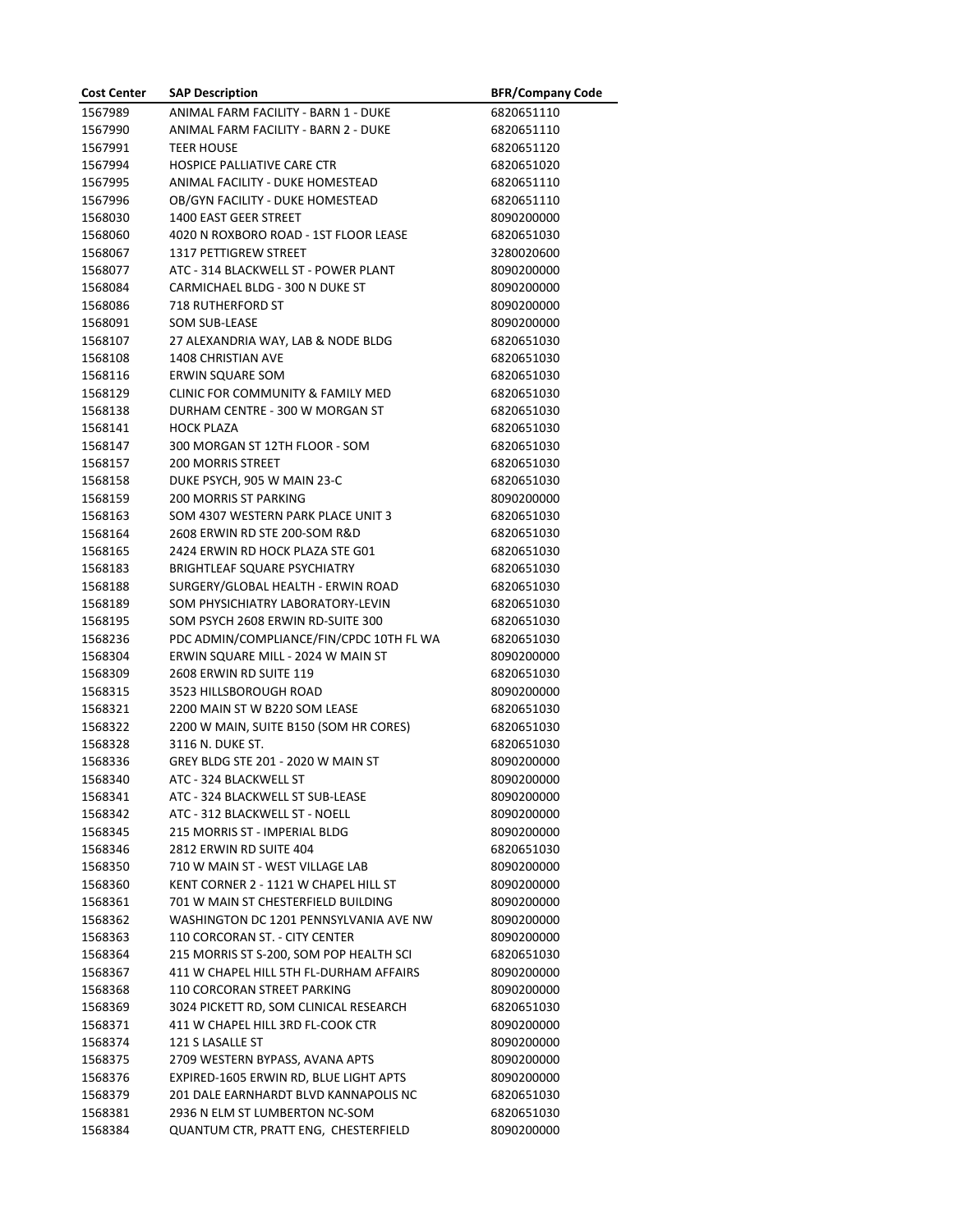| <b>Cost Center</b> | <b>SAP Description</b>                    | <b>BFR/Company Code</b> |
|--------------------|-------------------------------------------|-------------------------|
| 1568385            | 105 HOOD ST #2, DURHAM NC-WASH AID        | 8090200000              |
| 1568628            | MED OFFICE SPACE                          | 6820651030              |
| 1568630            | SPACE FOR NC ORTHOPAEDICS                 | 6820651030              |
| 1568947            | KARCHER-INGRAM GOLF CENTER                | 3280020600              |
| 1569999            | SPECIAL WORK ORDERS                       | 6820651110              |
| 201070002          | <b>NETWORK - PORTS</b>                    | Co <sub>20</sub>        |
| 201070123          | <b>NETWORK - CIRCUITS</b>                 | Co20                    |
| 201070126          | NETWORK - ACCESS POINTS                   | Co20                    |
| 203017560          | <b>TRENT SEMANS</b>                       | Co20                    |
| 203017652          | ELBA STREET-2216                          | Co20                    |
| 203027507          | Duke South Bldgs                          | Co20                    |
| 203027511          | Hanes House                               | Co <sub>20</sub>        |
| 203027512          | <b>MSRB III</b>                           | Co20                    |
| 203027513          | Nanaline Duke                             | Co <sub>20</sub>        |
| 203027514          | MSRB II                                   | Co20                    |
| 203027515          | Pickens                                   | Co <sub>20</sub>        |
| 203027516          | <b>Medical Sciences</b>                   | Co <sub>20</sub>        |
| 203027517          | Research Park (1,2,3,&4)                  | Co20                    |
| 203027524          | Vivarium                                  | Co20                    |
| 203027525          | Surgical Research                         | Co <sub>20</sub>        |
| 203027526          | CENTER FOR MODEL HUMAN DISEASES, VIVARIUM | Co <sub>20</sub>        |
| 203027527          | Civitan                                   | Co <sub>20</sub>        |
| 203027530          | Sands                                     | Co <sub>20</sub>        |
| 203027531          | WADSWORTH BLDG EYE CENTER                 | Co <sub>20</sub>        |
| 203027532          | Searle Center                             | Co <sub>20</sub>        |
| 203027540          | HUMAN GENETICS CENTER                     | Co20                    |
| 203027541          | Surgical Oncology                         | Co20                    |
| 203027547          | DN ANCILLARY - OPERATING ROOM             | Co <sub>20</sub>        |
| 203027548          | DUKE CHILDREN'S HOSPITAL                  | Co20                    |
| 203027549          | Jones                                     | Co <sub>20</sub>        |
| 203027550          | SCHOOL OF NURSING ADDITION                | Co <sub>20</sub>        |
| 203027551          | SCHOOL OF NURSING-PT BUILDING             | Co <sub>20</sub>        |
| 203027555          | <b>GLOBAL HEALTH RESEARCH BUILDING</b>    | Co <sub>20</sub>        |
| 203027561          | HUDSON BUILDING- NEW EYE CENTER           | Co <sub>20</sub>        |
| 203027563          | DUKE CENTRAL TOWER                        | Co <sub>20</sub>        |
| 203027576          | Clinical Lab CARL BUILDING                | Co <sub>20</sub>        |
| 203027577          | <b>Environment and Occ Safety</b>         | Co20                    |
| 203027579          | Bryan                                     | Co20                    |
| 203027583          | Lenox Baker                               | Co20                    |
| 203027593          | <b>NORTH PAVILION</b>                     | Co <sub>20</sub>        |
| 203027991          | Teer House                                | Co <sub>20</sub>        |
| 203029001          | <b>DUH EVS TRU-D</b>                      | Co20                    |
| 203030000          | DRH-ENVIRONMENTAL SERVICES                | Co20                    |
| 203030001          | DRH LINCOLN - ENVIRONMENTAL SERVICES      | Co20                    |
| 203030002          | DRAH-ENVIRONMENTAL SERVICES               | Co20                    |
| 203030003          | <b>EVS-SOM INCENTIVES</b>                 | Co20                    |
| 203030004          | <b>EVS-DUH INCENTIVES</b>                 | Co20                    |
| 203040002          | <b>DUKE NORTH</b>                         | Co20                    |
| 203040003          | Elder Street (2212,2214,2216,2218)        | Co <sub>20</sub>        |
| 203040004          | <b>Biomed Waste Program</b>               | Co <sub>20</sub>        |
| 203040005          | <b>CANCER CENTER</b>                      | Co20                    |
| 203040007          | <b>EVS DMP</b>                            | Co20                    |
| 203050011          | MAIN STREET MAINTENANCE BUILDING          | Co20                    |
| 303017506          | <b>BAKER HOUSE</b>                        | Co30                    |
|                    |                                           |                         |
| 303017508          | HOSPITAL SOUTH, HART PAVILION             | Co30                    |
| 303017531          | WADSWORTH BLDG, EYE CENTER                | Co30                    |
| 303017543          | MORRIS, CR3                               | Co30                    |
| 303017546          | DN BED TOWERS                             | Co30                    |
| 303017547          | DN ANCILLARY                              | Co30                    |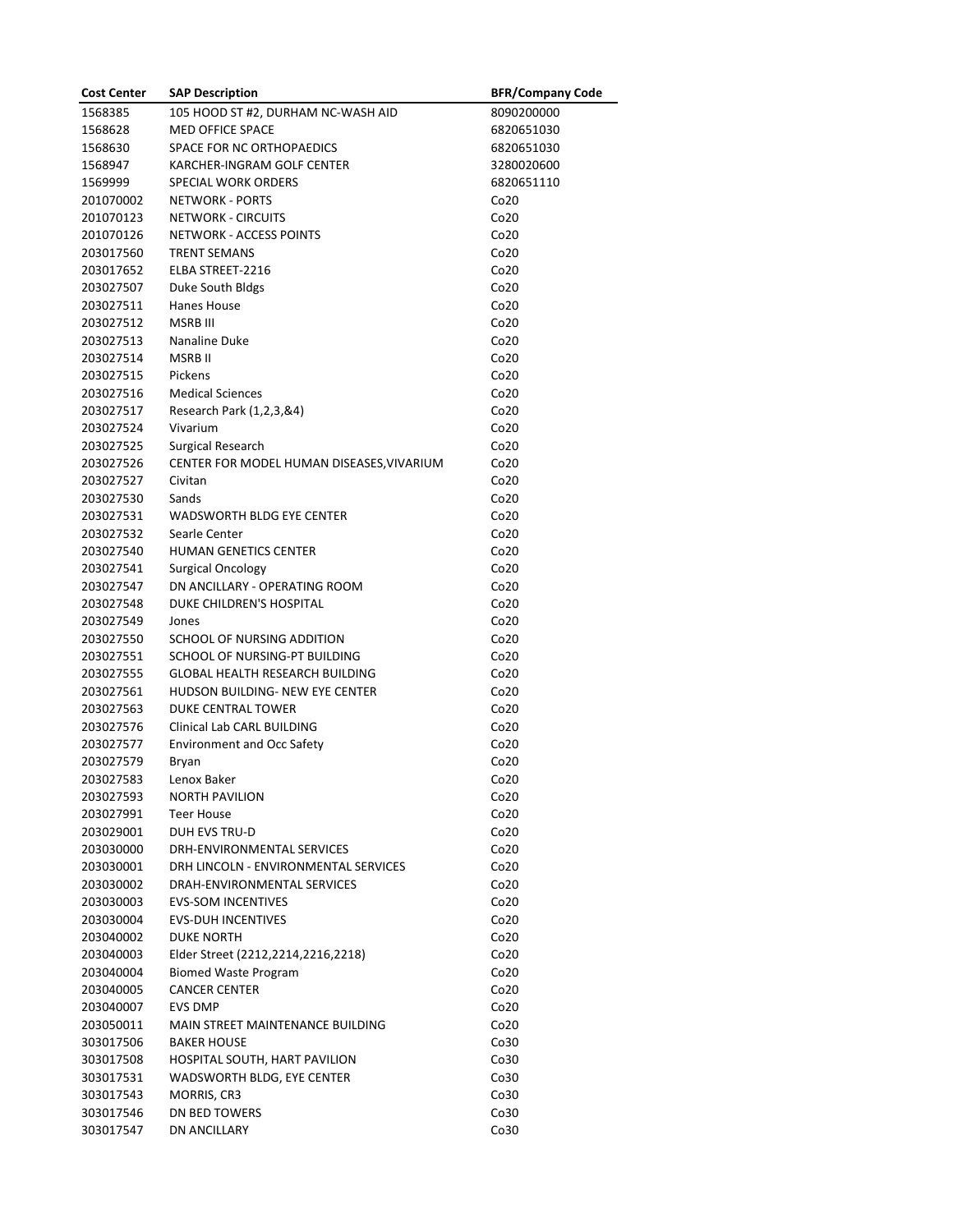| <b>Cost Center</b> | <b>SAP Description</b>                   | <b>BFR/Company Code</b> |
|--------------------|------------------------------------------|-------------------------|
| 303017548          | DUKE CHILDREN'S HOSPITAL                 | Co30                    |
| 303017558          | <b>DMP</b>                               | Co30                    |
| 303017559          | PLANT OPS-CANCER CTR                     | Co30                    |
| 303017573          | DN CENTRAL CORE, ANLYAN TOWER            | Co30                    |
| 303017575          | MRI <sub>1</sub>                         | Co30                    |
| 303017578          | MRI <sub>2</sub>                         | Co30                    |
| 303017581          | MRI3                                     | Co30                    |
| 303017583          | LENOX BAKER HOSPITAL                     | Co30                    |
| 303017588          | CLINIC CNTR, CENTER FOR LIVING           | Co30                    |
| 303017930          | 932 Morreene Road                        | Co30                    |
| 303017948          | 6301 HERNDON ROAD SOUTHPOINT CLINIC      | Co30                    |
| 413017589          | FITNESS CENTER BUILDING                  | Co41                    |
| 433011001          | 3100 TOWER BLVD PARKING - DNS            | Co43                    |
| 433011002          | TENANT IMPROVEMENT AT 1821 HILLANDALE RD | Co43                    |
| 433018029          | 2200 W MAIN, SUITE 200A (ERWIN SQUARE)   | Co43                    |
| 433018160          | <b>HOCK 2 - 7TH FLOOR LEASE</b>          | Co43                    |
| 433018161          | <b>HOCK 2 - 6TH FLOOR LEASE</b>          | Co43                    |
| 433018179          | OB/GYN REI CLINIC                        | Co43                    |
| 433018187          | PEDIATRICS LAB - CAPITOLA DRIVE          | Co43                    |
| 433018190          | <b>BEST PRODUCTS WAREHOUSE</b>           | Co43                    |
| 433018191          | LIFE FLIGHT-JOHNSTON CO AIRPORT          | Co43                    |
| 433018193          | 4709 CREEKSTONE-(AKA PAGE RD) SUBLET     | Co43                    |
| 433018223          | 3480 WAKE FOREST RD (MOB 8)              | Co43                    |
| 433018238          | 3100 TOWER BLVD, UNIV TOWER, NETWK SVCS  | Co43                    |
| 433018239          | 501 DOUGLAS ST (METROSPORT)              | Co43                    |
| 433018240          | <b>2828 CROASDAILE DRIVE</b>             | Co43                    |
| 433018241          | <b>PRMO - S ALSTON AVENUE</b>            | Co43                    |
| 433018245          | <b>511 RUIN CREEK</b>                    | Co43                    |
| 433018251          | 4309 MEDICAL PARK DRIVE                  | Co43                    |
| 433018253          | 3700NW CARY PARKWAY                      | Co43                    |
| 433018254          | 5920 SANDY FORKS RD - PTOT               | Co43                    |
| 433018255          | 3100 TOWER BLVD S-406, EXPERIENCE HEALTH | Co43                    |
| 433018257          | 3100 TOWER BLVD S-1510, CTR FOR QUALITY  | Co43                    |
| 433018258          | PHMO 3100 TOWER BLVD, FLRS 2, 5 & 11     | Co43                    |
| 433018264          | 4 ANSON ST DURHAM - LAUNDRY              | Co43                    |
| 433018265          | 12/14 MOORE DR, DHTS PARMER LEASE        | Co43                    |
| 433018269          | 2828 PICKETT RD, MAESTRO TRAINING        | Co43                    |
| 433018270          | DUHRADIOLOGY-PATTERSON-MCFARLAND-1ST FLR | Co43                    |
| 433018273          | 4321 MED PARK DR STE 101                 | Co43                    |
| 433018277          | MILLENNIUM HOTEL SLEEP CTR               | Co43                    |
| 433018278          | SPACE FOR PHYSICAL THERAPY               | Co43                    |
| 433018279          | 119 WILLIAMSBORO STREET                  | Co43                    |
| 433018280          | 2223 NORTHEAST CREEK PARKWAY             | Co43                    |
| 433018281          | 216 ASHEVILLE AVE                        | Co43                    |
| 433018282          | 300 ASHEVILLE AVE CARY                   | Co43                    |
| 433018283          | 4101 MACON POND RD RALEIGH               | Co43                    |
| 433018285          | 5033 TV TOWER RD AUBURN TWR CELL EQ LEAS | Co43                    |
| 433018286          | 566 RUIN CREEK, LIFEFLIGHT STORAGE       | Co43                    |
| 433018287          | 568 RUIN CREEK, LIFEFLIGHT HQ            | Co43                    |
| 433018288          | 385 MONTGOMERY, LIFEFLIGHT PERSON CNTY   | Co43                    |
| 433018344          | DUH 2812 ERWIN RD STE 305-CALL CNTR      | Co43                    |
| 433018347          | 2812 ERWIN ROAD (ERWIN TERRACE) STE 208  | Co43                    |
| 433018508          | 4220 ROXBORO RD LEASED PROPERTY          | Co43                    |
| 433018511          | 3004 TOWER BOULEVARD                     | Co43                    |
| 433018519          | 5920 SANDY FORKS RD - DPC MIDTOWN        | Co43                    |
| 433018520          | 6020 FAYETTEVILLE RD                     | Co43                    |
| 433018521          | <b>480 RUIN CREEK</b>                    | Co43                    |
| 433018522          | 5315 HIGHGATE DRIVE                      | Co43                    |
| 433018526          | 2609 NORTH DUKE STREET (CENTRAL MEDICAL  | Co43                    |